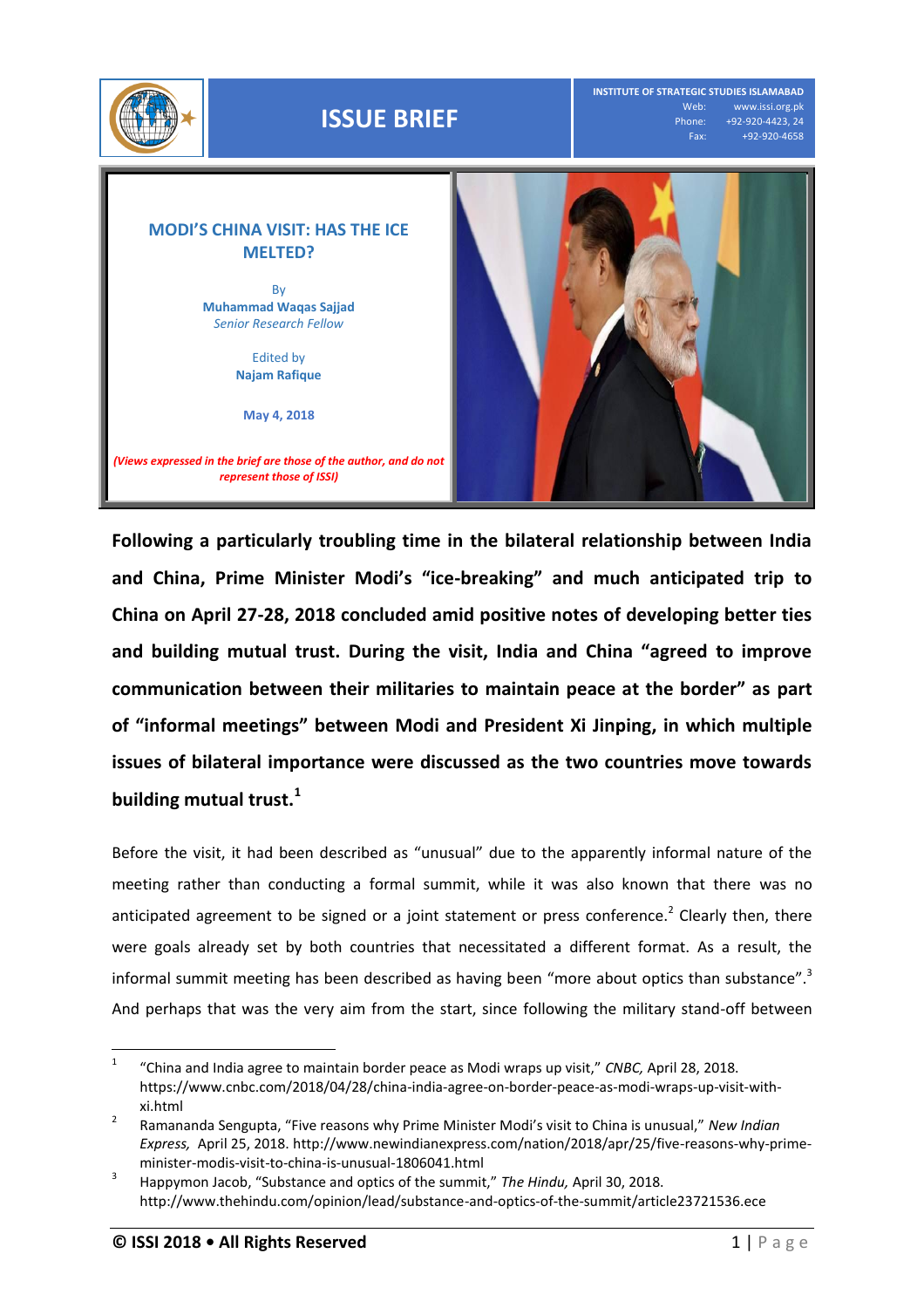India and China, trust-building measures, showcasing desire to negotiate and improve ties – rather than carrying out specific talks on any matter – were the order of the day. Modi's visit then was about creating the right atmosphere. And in this, it has been largely successful.

This lack of an agenda has also been seen in India as having domestic political goals – such that Modi and the BJP desire peace with China on the border as they head towards elections, and his government has much to gain from normalizing relations with China. Subsequently, as one analyst has noted, **"**outcomes may have been limited but are very valuable to stabilize the relationship", with one significant outcome relating to the contested border, regarding which both leaders have shown commitment to maintain peace and tranquility in the border region.<sup>4</sup>

Meeting President Xi in the central Chinese city of Wuhan for the informal talks, Modi arrived in an atmosphere that was visibly friendly, with grand welcoming ceremonies, performances, visits, and several photo-ops of two leaders who appeared to share similar goals. The idea behind this was that they were under no pressure to come up with major agreements of announcements, but could have candid and one-on-one discussions on important issues such as the border. In this, the meeting was certainly a success.<sup>5</sup> It comes as no surprise then that Modi's statements on his Twitter account highlighted "productive discussions" and declared that "Strong India-China friendship is beneficial for the people of our nations and the entire world."

The Foreign Secretary of India, Vijay Gokhale, in highlighting the events of the visit, also noted that the discussions between the two leaders included negotiations on bilateral issues of trade, culture, people-to-people relations, as well as films, and environment. For his part, Modi also expressed desire to host President Xi for a similar round of talks in India, emphasizing the potential global leadership role that the "two major powers" could play, while also proposing a "five point agenda for bilateral ties - common vision, better communication, strong relationship, shared thought process and a shared resolve."<sup>6</sup>

Prime Minister Modi also tweeted: "The talks with President Xi Jinping focused on diverse areas of India-China cooperation. We discussed ways to give impetus to our economic ties, as well as people-

l

<sup>4</sup> Ibid.

<sup>5</sup> Nonika Marwaha, "PM, Xi Jinping Commit to Cooperate Further in Area of Counter-Terrorism: Highlights," *NDTV,* April 28, 2018. [https://www.ndtv.com/india-news/pm-modi-in-china-live-updates-prime-minister](https://www.ndtv.com/india-news/pm-modi-in-china-live-updates-prime-minister-narendra-modi-and-chinese-president-xi-jinping-to-begin-1844101)[narendra-modi-and-chinese-president-xi-jinping-to-begin-1844101](https://www.ndtv.com/india-news/pm-modi-in-china-live-updates-prime-minister-narendra-modi-and-chinese-president-xi-jinping-to-begin-1844101)

<sup>6</sup> Ibid.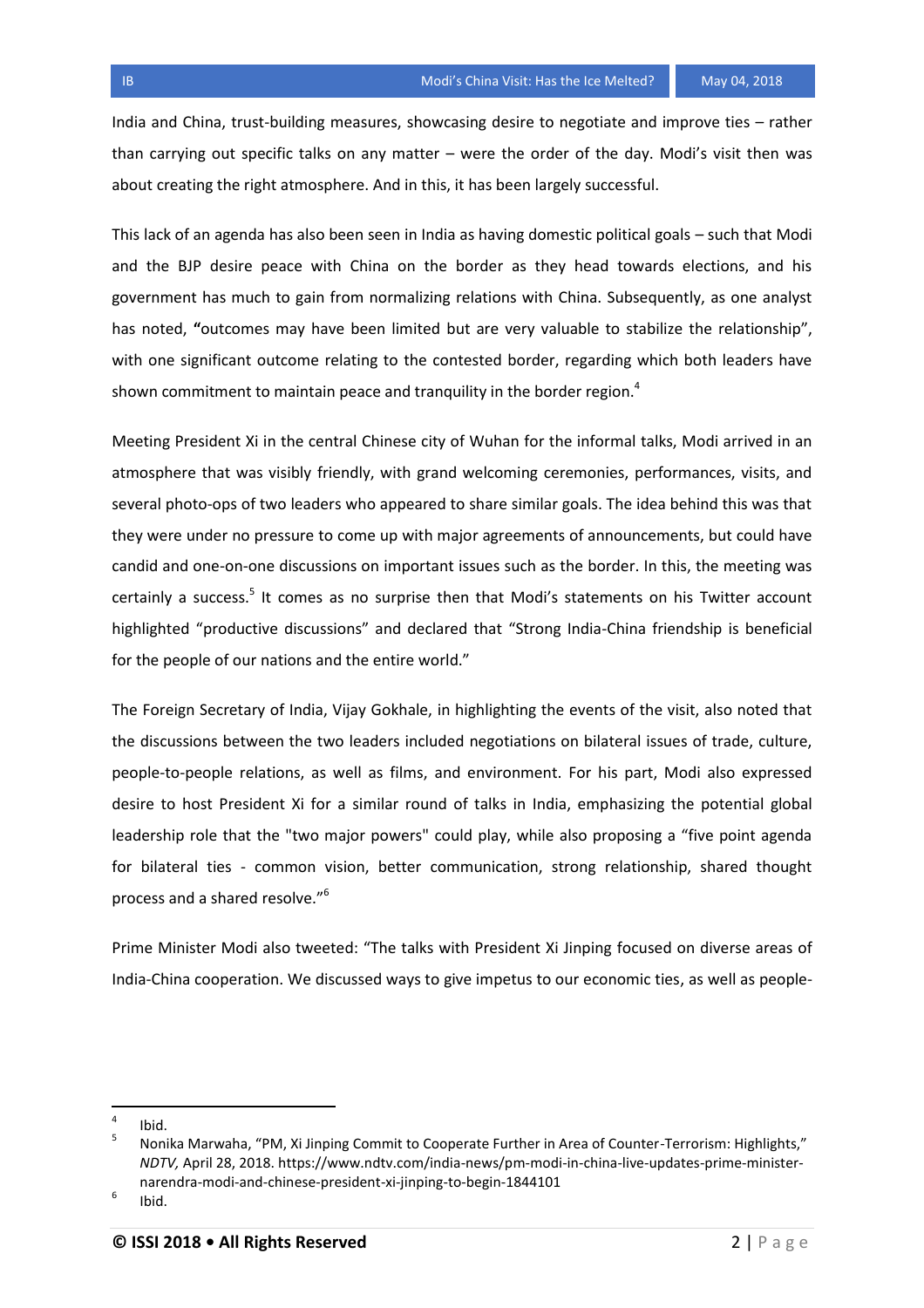to-people relations. Other areas we spoke about include agriculture, technology, energy and tourism."<sup>7</sup>

It is not surprising then that the Wuhan informal summit has been lauded by officials in India. The Ministry of External Affairs in its brief report on the meeting pointed to the belief shared by PM Modi and President Xi, "that the simultaneous emergence of India and China as two large economies and major powers with strategic and decisional autonomy, has implications of regional and global significance." And this, it reported, will create conditions for "the Asian Century" for which they also highlighted balanced and sustainable trade, border arrangements and information sharing mechanisms, among several other rhetorical suggestions about global peace and security, and the role of China and India in this regard.<sup>8</sup> Notably, the Ministry of External Affairs also highlighted that the two leaders in the summit "recognized the common threat posed by terrorism, and reiterated their strong condemnation of and resolute opposition to terrorism in all its forms and manifestations."<sup>9</sup> While this is an implied and abstract allusion to Pakistan, a clearer point of concern to Pakistan raised by unnamed "official sources" is about an agreement between the PM Modi and President Xi to "undertake a joint India-China economic project in Afghanistan".<sup>10</sup> No details of such a project have been identified, and it is significant that in the aftermath of the summit between the two leaders, official Chinese sources make no mention of this particular detail.

The meeting thus has been part of a rather grand narrative being built up in India, as the idea is pushed forward that "India and China have decided to reboot efforts to resolve their border row so that they can focus on Asia's rise in a post-western world." $11$  In this regard, building trust is the first step, for which peace and stability at the border is committed to, with concrete steps left for further platforms and institutions - such as Special Representatives from both countries - to decide on. In this narrative, which has been evident in Foreign Secretary Vijay Gokhale's comments to the media regarding meeting. For instance, he asserted: "The two leaders were very clear that we have converging interests. We have our respective visions of domestic and foreign policy that we will work together and use strategic communication to ensure that we are able to improve the situation regionally, internationally."<sup>12</sup>

<sup>—&</sup>lt;br>7 Ibid.

<sup>8</sup> Ministry of External Affairs Press Release[, http://www.mea.gov.in/press](http://www.mea.gov.in/press-releases.htm?dtl/29853/IndiaChina+Informal+Summit+at+Wuhan)[releases.htm?dtl/29853/IndiaChina+Informal+Summit+at+Wuhan](http://www.mea.gov.in/press-releases.htm?dtl/29853/IndiaChina+Informal+Summit+at+Wuhan)

<sup>9</sup> Ibid.

<sup>&</sup>lt;sup>10</sup> Nonika Marwaha, "PM, Xi Jinping Commit to Cooperate Further".<br><sup>11</sup> Atul Angle ("Modi. Yi datail measures to resolve bender jours", Th

<sup>11</sup> Atul Aneja, "Modi, XI detail measures to resolve border issue," *The Hindu,* April 29, 2018. [http://www.thehindu.com/news/national/modi-xi-agree-to-issue-strategic-guidance-to-their-militaries](http://www.thehindu.com/news/national/modi-xi-agree-to-issue-strategic-guidance-to-their-militaries-to-strengthen-communications-foreign-secretary/article23707348.ece)[to-strengthen-communications-foreign-secretary/article23707348.ece](http://www.thehindu.com/news/national/modi-xi-agree-to-issue-strategic-guidance-to-their-militaries-to-strengthen-communications-foreign-secretary/article23707348.ece)

 $12$  Ibid.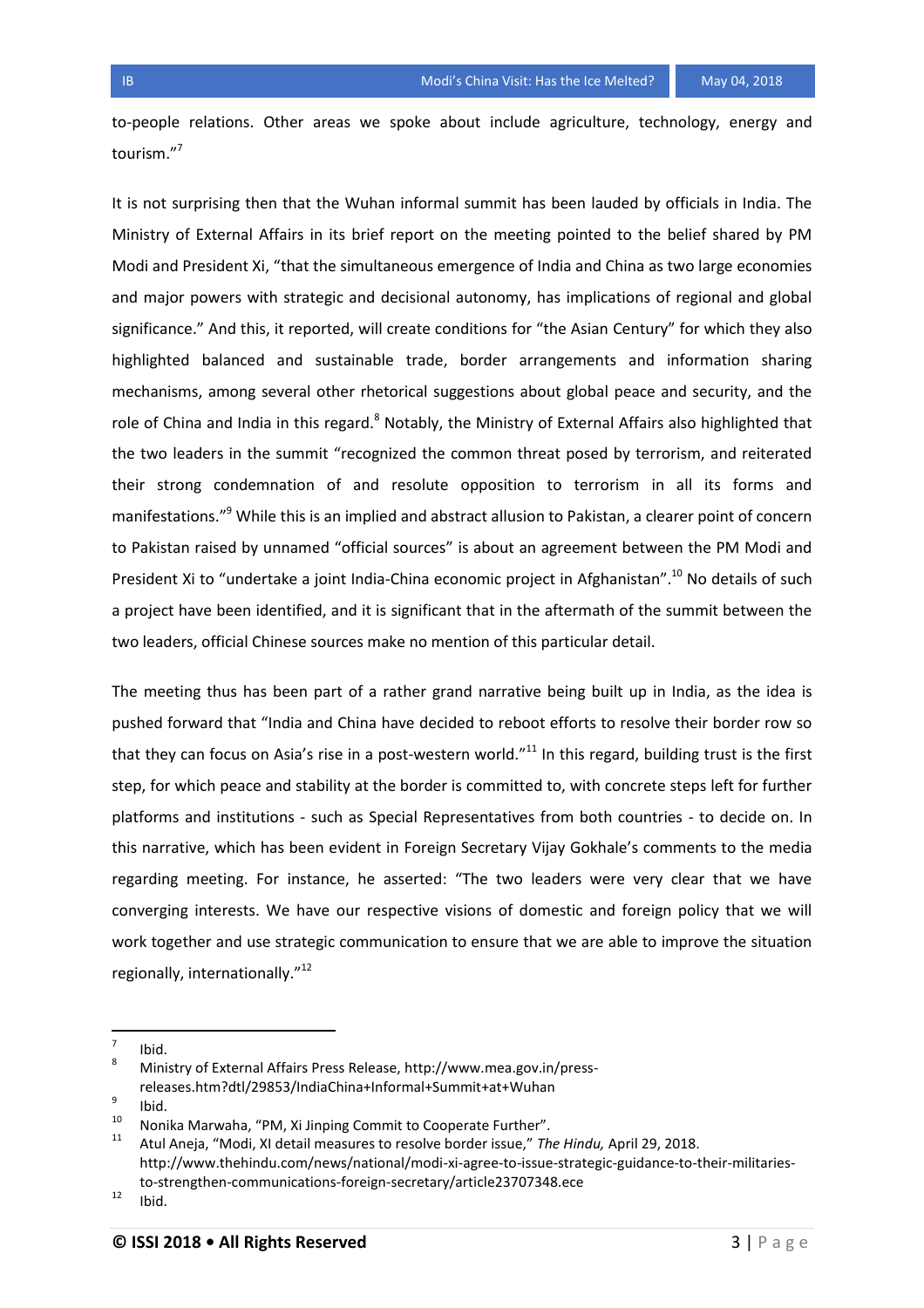## **IB** Modi's China Visit: Has the Ice Melted? May 04, 2018

Correspondingly, the Chinese media and official sources have also reported positively on the meeting. The Ministry of Foreign Affairs for instance notes that "broad consensus on the overarching, long-term and strategic issues of global and bilateral importance" was reached by the two leaders, who discussed changing international landscapes, the need for peace and security, and their roles in this new world. It further highlighted, in quite categorical terms, which is indicative of the friendly atmosphere in which the discussions took place: "Both sides take the view that China and India are neighbors, friends and partners. The development of both China and India is a prevailing trend of history and offers important opportunities to each other. Both China and India stand for an independent policy of peaceful development. Both sides agree that the two countries will continuously enhance mutual trust, carry forward the fine norms enshrined in the Five Principles of Peaceful Co-existence, a stellar example of joint initiatives by the two countries, and blaze a broad path of friendly cooperation between two great neighboring countries, a path that can best meet the needs of the times."<sup>13</sup> These are not insignificant words, and suggestive of a future in which despite their bilateral issues, including at the border, and despite Pakistan's close ties to China, the relationship between India and China may slowly be moving towards looking for common ground. And there is much common ground if commitment is shown by their respective leaders. This is what President Xi and PM Modi appear to have started as a process.

Chinese state-backed media also highlighted how the leaders expected this summit to "open a new chapter in bilateral ties," lauding them for reaching "many important consensuses" and sending "a positive signal on China-India friendship" to the world.<sup>14</sup> Importantly however, there is no mention of Afghanistan or terrorism in these reports emanating from China. This does not mean though that the summit loses significance for India, the BJP or PM Modi personally.

Finally, despite the overwhelmingly positive response of the media, and the high rhetoric and grand narrative of India-Chinese ties coming from official Indian sources, there has been some criticism of the meeting and its goals, as well as differences in the post-meeting discourses emerging from both countries. One analyst for instance points out that the understandings reached in Wuhan were interpreted differently by India and China - such that India pointed to "strategic guidance" to the militaries to avoid friction on the border in future, which was not mentioned by China's official statement.<sup>15</sup> I have already noted above that the same is true for mention of Afghanistan and terrorism. As he continues, these differences should not be surprising since "the summit was long on

l

<sup>&</sup>lt;sup>13</sup> Ministry of Foreign Affairs Report[. http://www.fmprc.gov.cn/mfa\\_eng/zxxx\\_662805/t1555656.shtml](http://www.fmprc.gov.cn/mfa_eng/zxxx_662805/t1555656.shtml)<br><sup>14</sup> "Locating with Madi to angeles way shorter in China India tion Xi" Clabel Times, April 28, 2019

<sup>14</sup> "Meeting with Modi to open new chapter in China-India ties: Xi," *Global Times,* April 28, 2018. <http://www.globaltimes.cn/content/1100028.shtml>

<sup>15</sup> Brahma Chellaney, "India-China summit highlights Modi's hope vs Xi's strategy," *Nikkei Asian Review,* May 1, 2018.<https://asia.nikkei.com/Opinion/India-China-summit-highlights-Modi-s-hope-vs-Xi-s-strategy2>